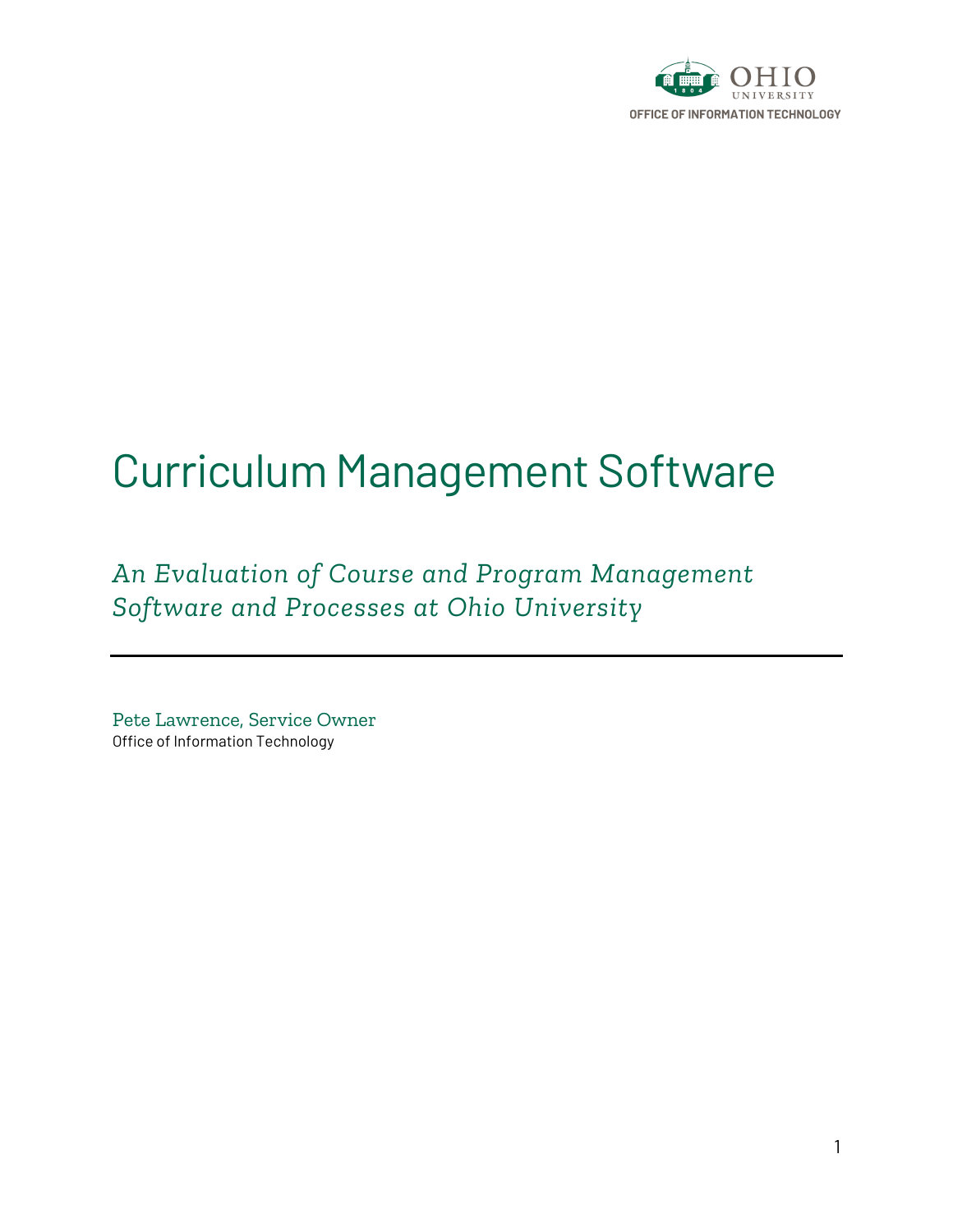

## Purpose & Executive Summary

The University Curriculum Council (UCC) has asked the Office of Information Technology (OIT) to assist with finding a replacement for the current Course and Program Management software known as OCEAN as it is no longer meeting the needs of the university. The software is old, not well maintained, and functionally deficient in many areas. Users find the process takes longer than they anticipate and the software to be cumbersome and hard to use. This in turn is stifling innovation and creative course and program offerings. As OHIO seeks to continue to be competitive with other higher education institutions, it is imperative the process to manage curriculum and the technology that supports it be aligned with the university's goals.

A study of OCEAN and the current course and program management process reveals opportunities for improvement in the curricular approval process as well as the software. User stories indicate the following needs:

- More visibility into the process, where their requests are, and what happens after UCC approval.
- Removal of some of the rigid timelines currently imposed to allow for more continuous approvals and reduce approval times.
- Creation of alternate workflows to speed the approval of minor changes.
- Better facilitation of collaboration between curriculum developers and other colleges and content experts
- Expanded training options both on how to create or change curriculum and on the software.

OCEAN is ready for replacement. The software could be replaced by either new custom software or a purchased solution. The cost of either solution is a primary consideration, but the time to implementation is also a key factor in deciding a path forward as the current state of OCEAN is unsustainable. Additionally, long-term support and resourcing of the application and curriculum process should be addressed at this time in order to prevent OHIO from finding itself in this same state again in a few years when the software once again falls out of alignment with then-current needs.

Finally, consideration needs to be taken now to ensure the solution is aligned with other current systems in use and will be aligned with those systems in the future. The catalog, course offerings and the student information system are all tightly related to course offerings and potential future systems such as assessment and accreditation tools and curriculum mapping need to be able integrate with the curriculum management software.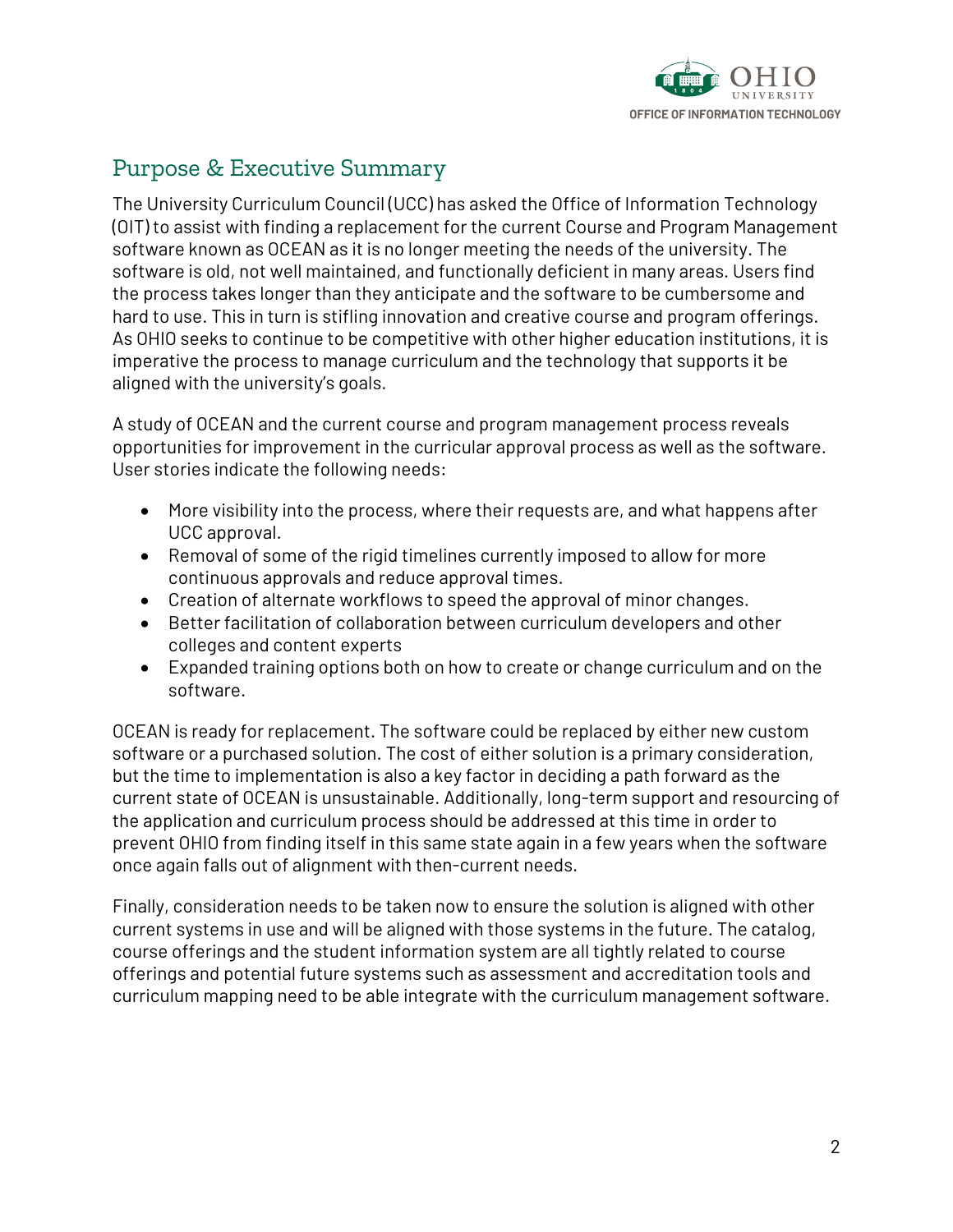

## Background Information

OHIO curriculum is currently managed in two separate-but-related versions of OCEAN, known as OCEAN Courses and OCEAN Programs. OCEAN Programs is a custom application developed by OIT approximately 11 years ago. The original application included both program and course management and was implemented to assist with the quarters to semesters conversion. A project was undertaken by OIT approximately five years ago to upgrade OCEAN to a modern software platform, but due to the extremely high effort involved in redeveloping the courses side of the application, once the course management side was complete, the project was halted and the programs side was left in its original state.

OCEAN Courses currently sees approximately 100 items per month, with about 60% of those being course changes and 40% being new courses. OCEAN Programs sees approximately 12 items per month with a 50-50% split between changes and new programs requests. The changes are reviewed on a monthly basis by the Programs Committee (PC) and the Individual Course Committee (ICC) at separate meetings.

The current state of OCEAN no longer meets the needs of the university to manage curriculum. Specifically, the following issues exist:

- The technology stack of OCEAN Programs is no longer supported and presents maintenance and security issues
- The original developers are no longer at OHIO and much of the technical knowledge about the applications has been lost
- The lack of documentation makes training, support, and continuous improvement very cumbersome and expensive
- Many of the features in both versions of OCEAN no longer work, do not work as expected, or are no longer being used.

## Objectives and Outcomes

At a minimum, this project will:

- Document the current state issues with OCEAN Programs and OCEAN Courses
- Provide cost analysis of replacement options over a 5-year period
- Provide recommendations on the current business processes used for curriculum management
- Provide recommendations on needed resources and staffing levels to optimally support curriculum management
- Make a recommendation on a path forward for replacement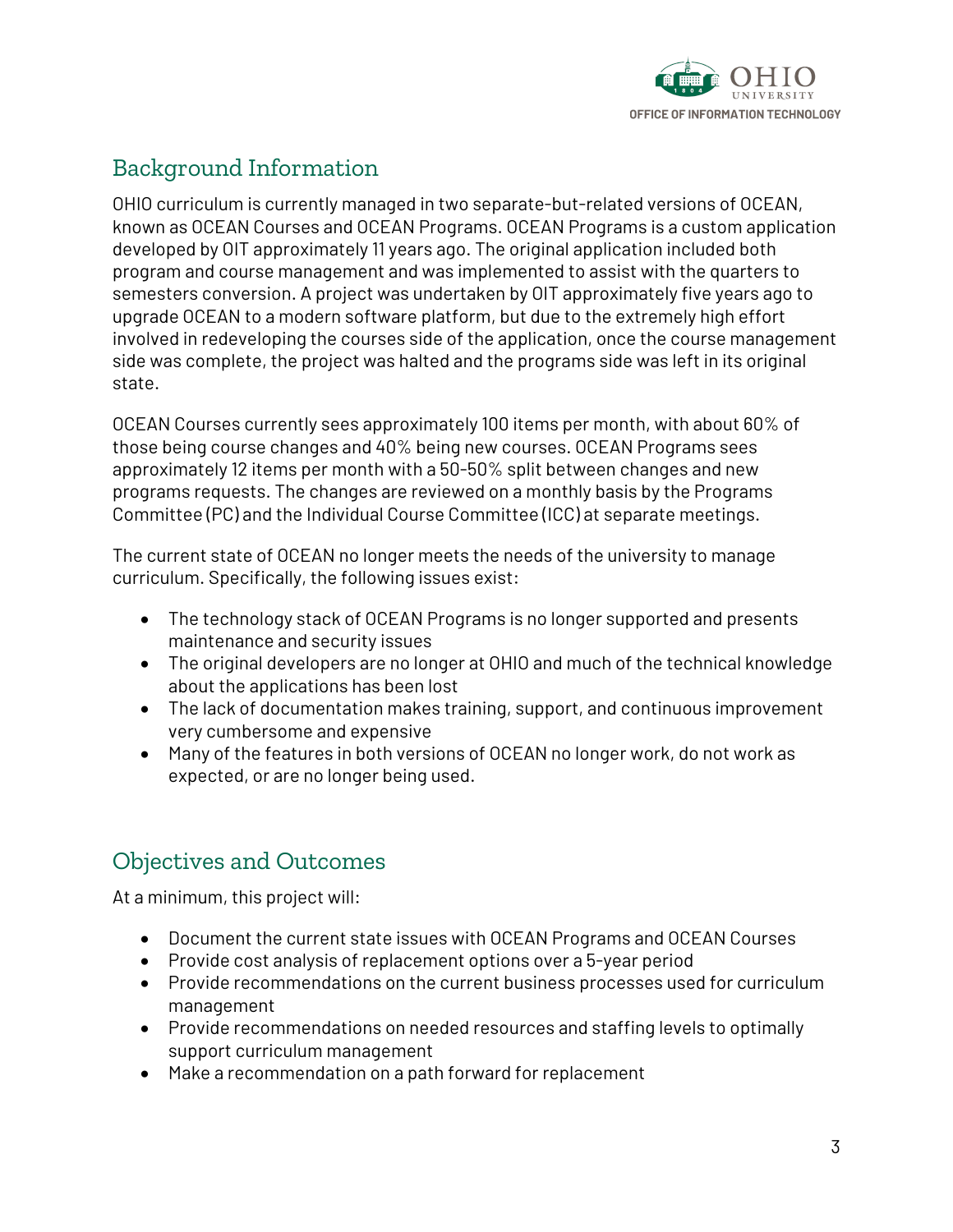

## Alignment with University Strategic Priorities

The project is aligned with the university's strategic priorities, specifically:

- **Reimagine the Academic Enterprise:** Eliminate redundancies, build effective incentive structures, drive operational efficiencies, and rapidly deliver marketresponsive programs that call on multiple disciplinary lenses; Redesign curricular processes with a goal towards the ability to pivot—to rapidly launch new programs and to responsibly sunset ineffective and/or end of-life programs.
- **Realize General Education Reform (and outcomes-based design in general)**
- **Uniting the System: One OHIO Integration Initiative:** Examination of the incorporation/requirements gathering of other related curriculum management activities, like textbook/course material adoption and outputs, like syllabi.
- **Digital transformation:** Increase the efficiency and effectiveness of our workforce by redesigning processes, infusing new ways of working and collaborating into our practice and automating activities that do not directly enhance the student experience.

## Findings

After interviewing over 35 faculty and staff members, it is apparent OCEAN exhibits a number of issues ranging from functionality bugs, to lack of training and documentation, to lack of flexibility, to failing to align with new processes. Additionally, there is a common perception that OCEAN simply does not work, is hard to use, and impedes the process of course and program management. Some colleges have resorted to creating their own curriculum proposal and approval processes, only involving OCEAN once a proposal needs to be sent outside the college. More importantly, some faculty expressed they are reluctant to update and innovate in their courses because of the barrier the software creates.

There was no desire for a dramatic overhaul of the curriculum management process in that it was feared such a change would remove the curriculum process from faculty control. However, there are opportunities to tweak and improve the current process to reduce the amount of time needed to get proposals through.

Several common themes emerged regarding areas for improvement which are detailed below:

- 1. System architecture
- 2. User interface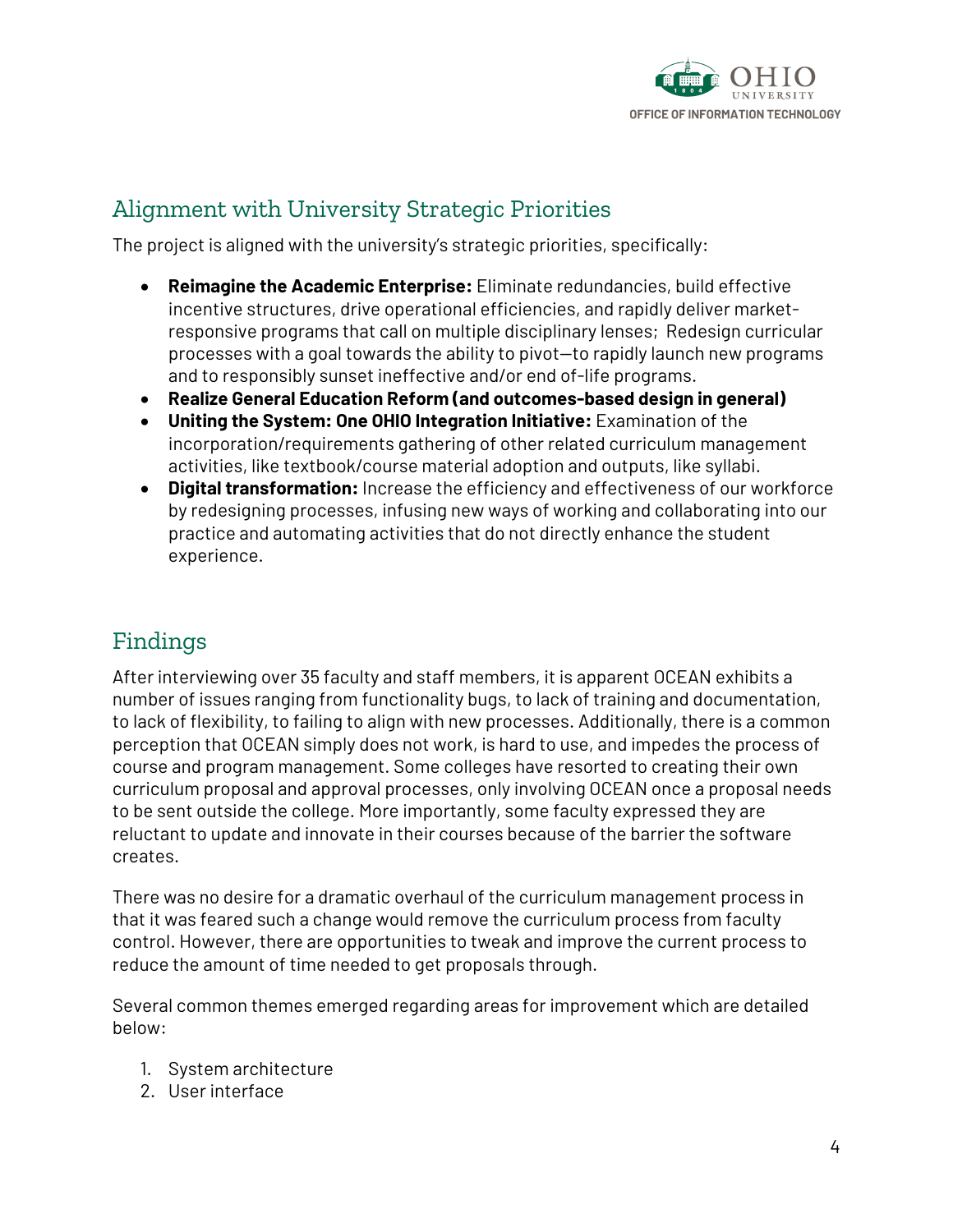

- 3. Current bugs and functionality
- 4. Resources and staffing
- 5. Process improvement

#### System Architecture:

- OCEAN Programs and OCEAN Courses are disparate systems with different logins, user interfaces, management interfaces and technology stacks.
- The systems lack the ability to share data between each other as needed, specifically course data and user roles and permissions.
- There is no direct integration with PeopleSoft (Student Information System) or Acalog (Catalog Publishing System). These are currently external processes maintained by OIT.
- User roles and permissions are managed by a single system admin. Users would like to be able to manage users and roles downward, i.e. colleges chairs can manage department chairs, etc.
- The systems appear to be randomly unavailable or will not load, and are slow to load and use at times depending on the type of information accessed.
- Due to the age of the application, some current browsers or browser versions are not supported.
- OCEAN Programs is running on a codebase which is no longer supported and presents potential security issues.

#### User Interface:

- Users do not like the multi-tab user interface of OCEAN Courses. The tabs are not well named, and they are able to see tabs they don't have access to or are placeholders for functionality never implemented.
- Field validation alerts and error messages are not user friendly. References to other resources are not hyperlinked in the messages shown to users.
- Some same page navigation is broken in both systems.
- The systems don't allow users to see the names of users in the workflow process, only the role name. This leads to users who are no longer part of the process holding up documents.
- There is a lack of logic as to what needs to be checked at each level of the review process. If all data collected is needed, it is not relevant to all levels of review. The data display could be grouped by relevant parties.
- IRB codes should be sticky for a given course or program. The system should not need to repeat this step every time.
- The systems have very limited dashboard and reporting capabilities. Users report it is very difficult to find even basic information such as their items in progress and which step they are on, who is responsible for the next step, how long an item has been at a given step, items in progress in their school or college, items they need to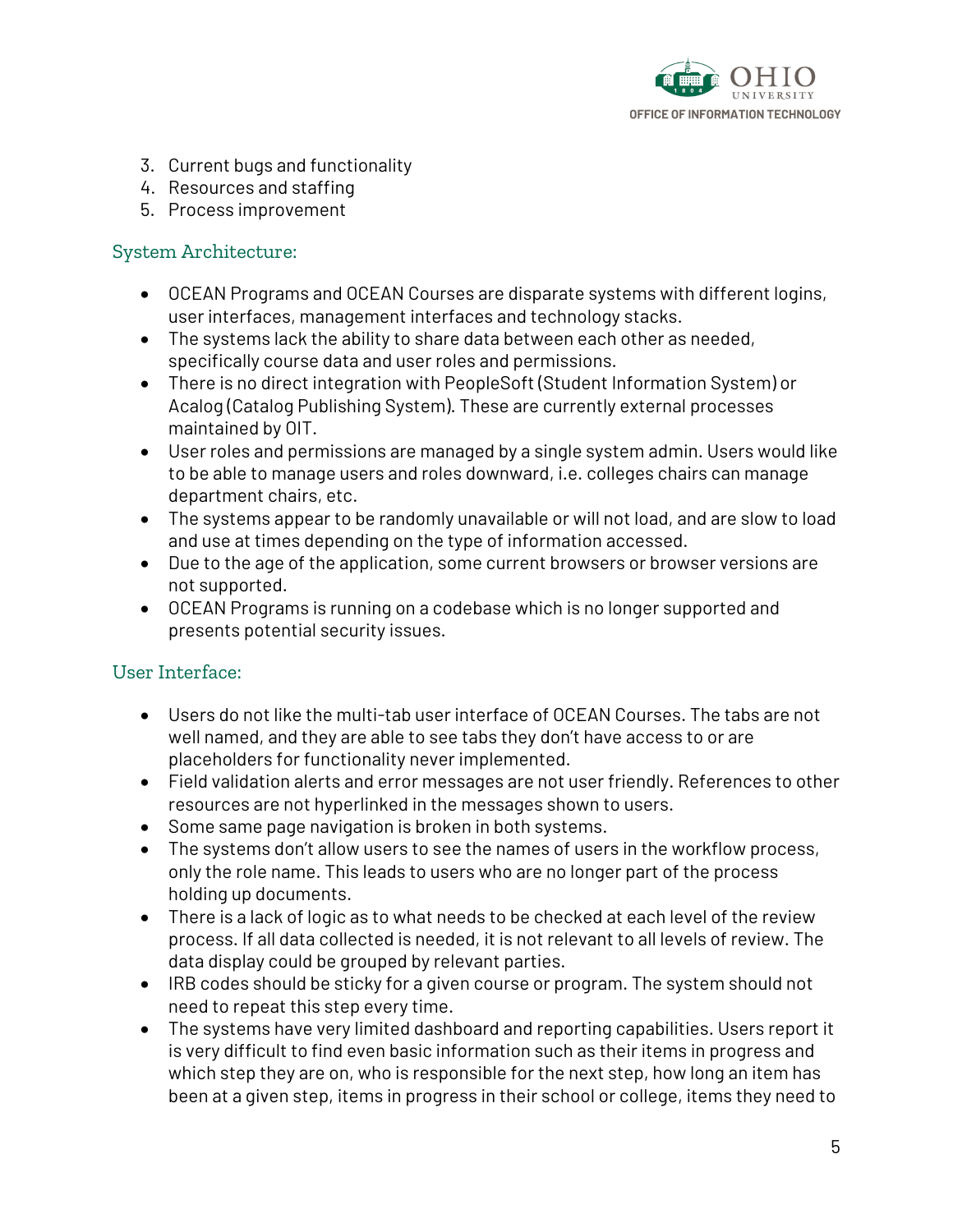

act on, and items completed. Users would also like to report on courses by pre-req or Gen Ed codes and be able to see dual-listing information in the grid.

- Due to the age of the systems, many of the features are no longer needed and add to confusion.
- There is no way to see how courses and programs interrelate, i.e., users cannot see all programs impacted by a course change.
- Since all learning outcomes must start with default text, the system should default this text into the fields.
- The system lacks any sort of spelling or grammar checking capabilities. This results in changes being sent back for simple changes.
- The system does not handle copy and pasting from Microsoft Word and similar editors. Illegal characters are transformed in "upside down question marks" causing proposals to be send back for correction.
- Users noted the text fields are often not large enough for the content required and would like the text fields to automatically expand when typing.
- There is no record of other users or other colleges collaborating on a program or course. This information is currently exchanged outside of OCEAN.
- The system currently does not require the prerequisite description field and the list of prerequisites to be in sync. The description may indicate there are required courses, but the list can be blank, and vise-versa.
- The worklist in OCEAN Courses is overwhelming for users with multiple roles. It shows more than they need to deal with and should be separated into multiple lists.
- Users strongly prefer the audit log in OCEAN Programs to the history in OCEAN Courses. They struggle to find the correct change history information in OCEAN Courses.
- There is no way to differentiate if a course for a program is required or is an elective.
- There is no way to differentiate a prerequisite from a co-requisite course requirement.
- The system should auto-link course numbers referenced in course descriptions.
- The system generates too many emails. Notifications are sent to everyone in the workflow for every change, which diminishes the impact they have. Users are often creating mail rules to file these messages away because they are unable to determine which are important or need action.

### Current Bugs and Functionality Deficits:

- User input is not proactively saved, and data is lost when their session times out. This is often caused by users working on a document for an extended period of time without saving their work.
- The system does not prevent creating a course using an existing course number.
- The system does not provide robust ways to prevent course duplication or identification of similar courses, especially across colleges.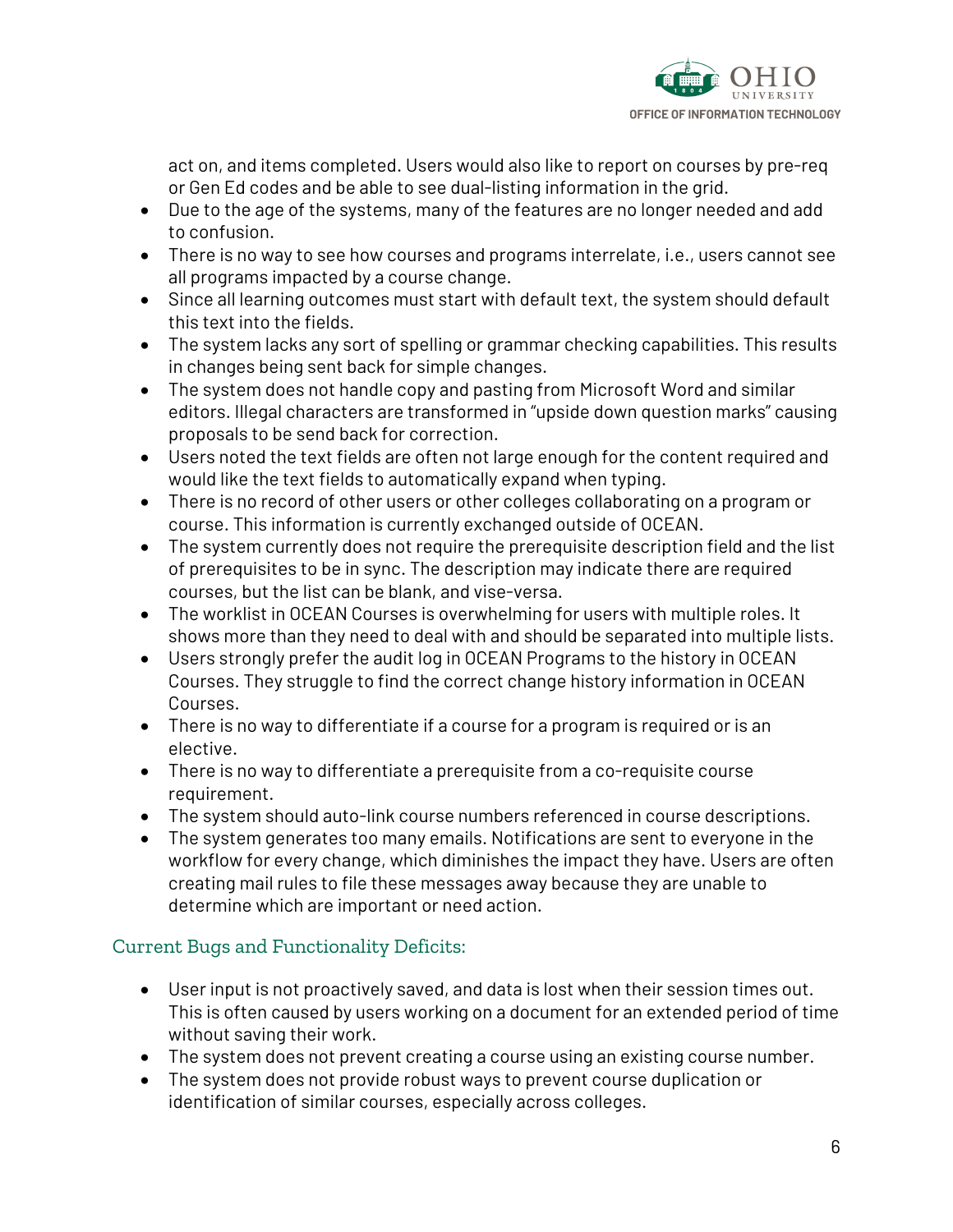

- Document comments and learning objectives are often not saved or truncated due to fixed character limitations in the database.
- End users cannot initiate changes themselves in OCEAN Programs. A system admin must add it to their work list.
- The system does not provide notification to other colleges or users when a course is flagged for consultation from other college.
- Programs that are under revision cannot have courses added or removed from them until the process is complete.
- Replies to comments added to the system generate a notification to the original author, even if they are no longer a user in the system. This should be sent to the person currently in the same role.
- There is no convenient way for users to see changes made or needed in a side-byside or redlined view. This makes determine what has changed difficult.
- There is no easy way to create agendas for review meetings such as UCC, ICC and PC.
- The systems do not handle courses with different modalities well (online vs inperson), in particular this is for course caps.
- Online only courses and programs do not need to go through UCC and therefore need a different workflow.
- The systems do not handle dual-listed courses well. It is difficult to see the related courses and programs.
- There is no visibility into the process that happens post-UCC approval. Provost, Board of Trustees, State of Ohio, HLC and Registrar steps are not accounted for in the workflows.
- There is no easy way to abandon or delete changes in progress without system admin intervention. This blocks future changes from being made to these programs and courses. When users leave the university, documents can be "orphaned" in the system with no ability to retrieve them.
- There is no way to export the catalog or current or proposed course information to a PDF. Users would like to be able to download and share these with colleagues.
- There is no way to add reviewer-specific comments or notes, i.e. a note for a department chair or the college curriculum committee that isn't visible to ICC or UCC.
- OCEAN Programs seems to lose documents or versions of documents in some cases.
- Program documents must be manually named when uploading into the system. If they are not named correctly, it is confusing what version is current and what program they apply to.
- Users cannot edit comments in OCEAN Courses.
- It is hard to view concentrations within a program. These groupings may become majors at some point.
- When a proposal is sent back, it is hard to find the reason why in the comments.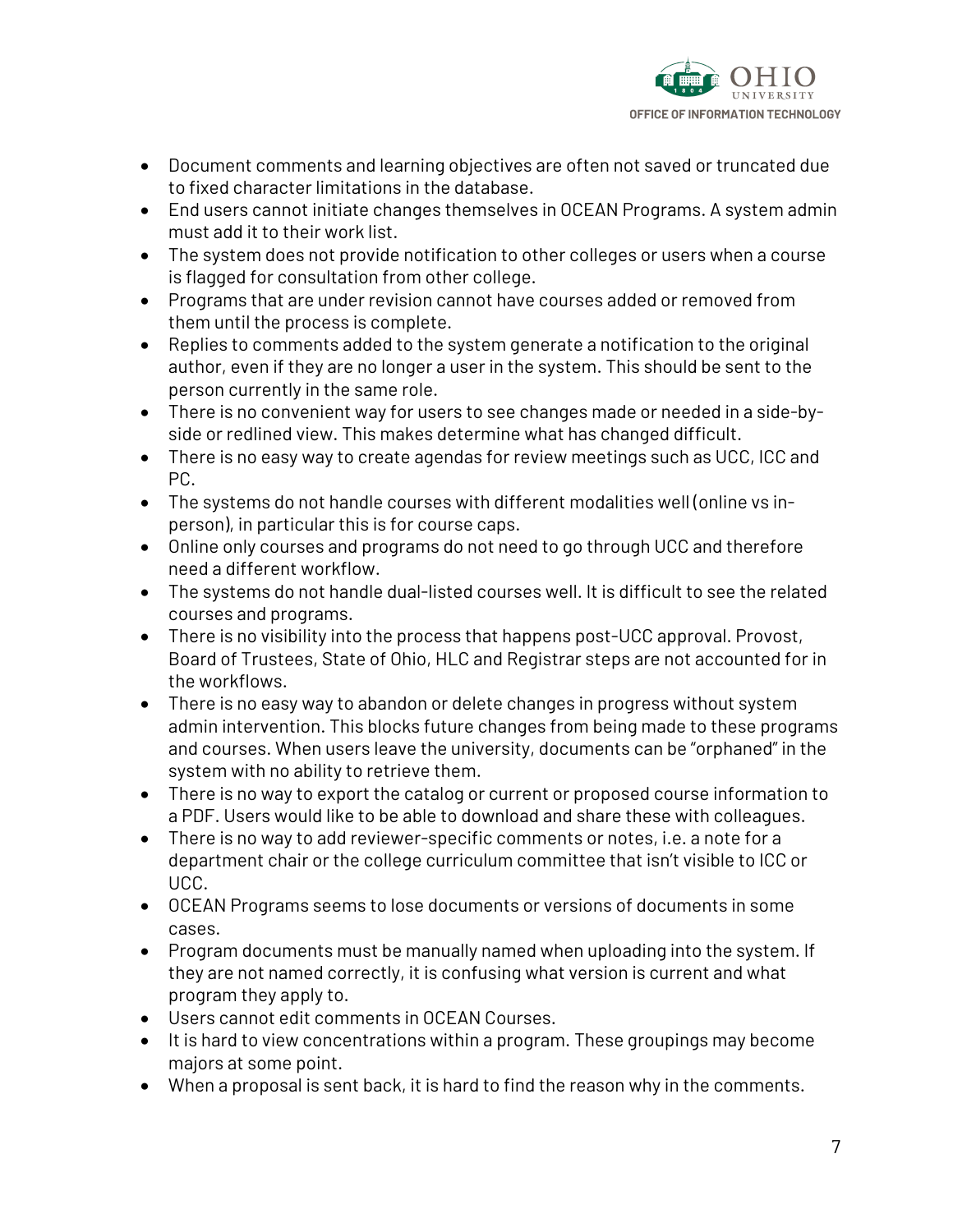

- Certificates can be "stacked" and the system does not account for this nor how certificates can be applied to a graduate degree.
- The system does not allow courses and programs to be associated with assessment criteria to facilitate curriculum mapping. Nor is there an easy way to export this data for easier manual reporting.
- There is no option for indicating if a course offers affordable learning materials or ways to report on this.
- There is no field to describe the "reason" for the course, used for internal reference, and not part of the catalog information.
- There is no report for users to see courses which have not had any enrollments for a given period of time. This would be used to help determine which courses could be retired.
- Temporary courses, entered directly into SIS, won't load in OCEAN to be edited.
- There is no way to see and indicated OTM courses in OCEAN.
- There is no method for all faculty and staff members to see what is happening in OCEAN. They must be granted access and assigned a role to see into the systems.

#### Resources and Staffing:

- Lack of documentation and training has led to many users not knowing how to use the system or use the system correctly.
- Since most faculty do not routinely request curricular changes or additions, they are often intimidated by the process and are unsure how to proceed.
- When working on certain changes, the systems do not facilitate coordination with content experts such as OII for online and Graduate College for graduate level work.

### Process Improvement:

- There are no expedited workflows for minor changes. Users should be able to flag when minor changes such as spelling corrections are needed or submitted and bypass a certain subset of steps to return to the level it was previous in. These expedited paths are needed at all levels of approval.
- The UCC guidelines and help text are not integrated with the system. The help system should incorporate specific text from the UCC guidelines related to the field currently being worked on. Currently the "Help" button just links to the UCC website.
- There should be guidelines integrated into the systems regarding how to assign a course number to a new proposal.
- The systems do not offer templates or examples for each type of change.
- Cross-college consultations for prerequisites or required courses are not handled smoothly in the systems. The systems do not send an email for this and it must be performed manually now.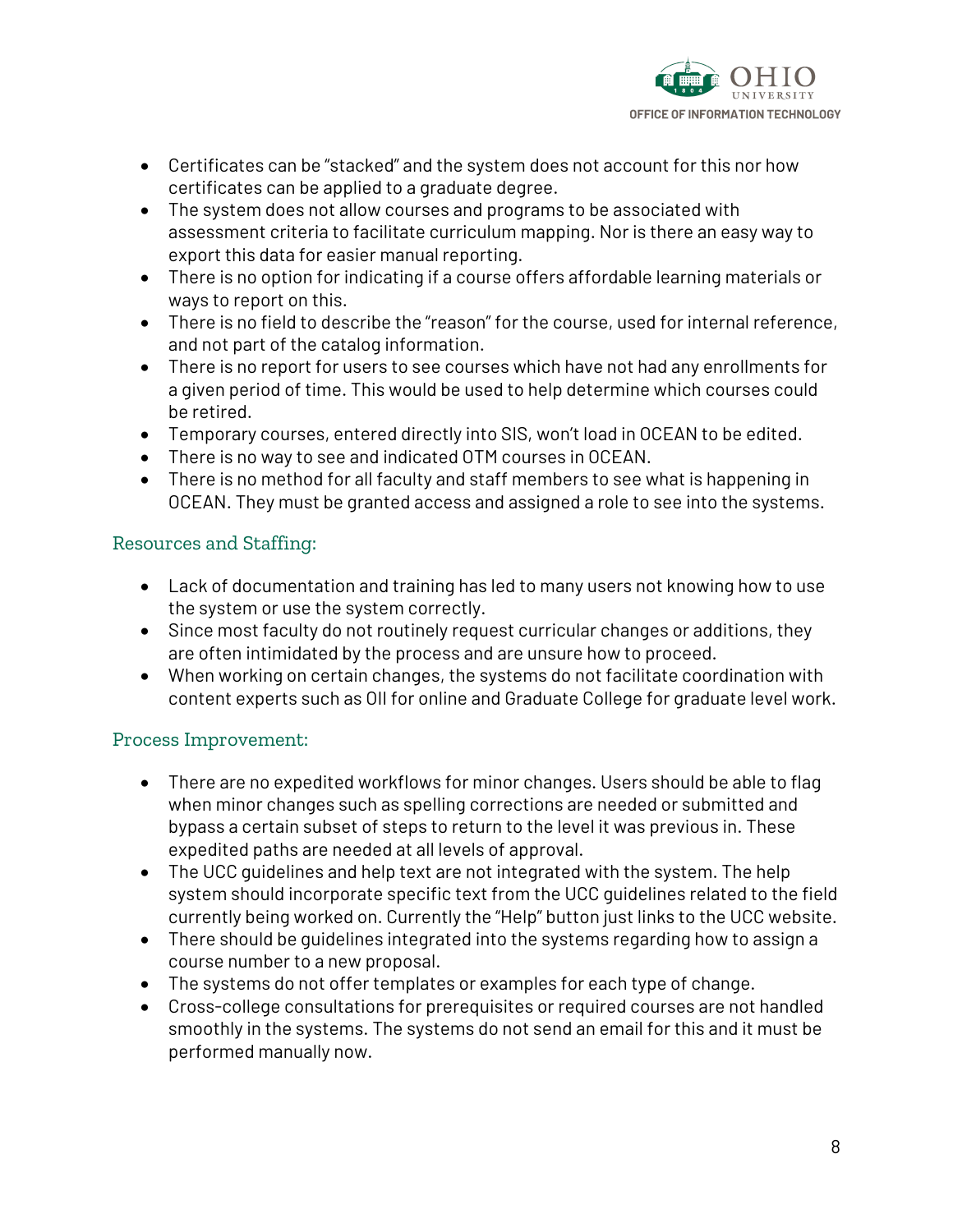

- The systems do not handle certificate offerings properly as they may not require the same rigorous review of standard program offerings and may require a different workflow.
- The systems do not handle temporary and experimental courses correctly as they need a different workflow for rapid approval.
- The systems may not be collecting the right information based on current requirements. This includes information which is no longer needed and information that is not being used.
- There is no automated way to invite the originator(s) of a request to the ICC or PC meetings when their request is added to a meeting agenda.
- The process for managing program proposals with new, unapproved courses is confusing.
- Many aspects of course information are too dynamic for this process unless it is easy to update these data points. Grading logic, class topics and textbook are values that change regularly or can be different across sections.
- There is no "expiration date" on the data causing faculty to review and update this on a semi-regular basis.

#### What Peer Institutions Use:

| <b>University</b>              | <b>Solution</b>                           |
|--------------------------------|-------------------------------------------|
| University of Cincinnati       | Custom Software                           |
| Ohio State University          | Custom Software (exploring other options) |
| Miami University               | Leepfrog CIM                              |
| <b>Ball State University</b>   | Watermark Smart Catalog                   |
| Bowling Green State University | Paper Process (manual)                    |
| Kent State University          | Custom Software                           |
| Arizona State University       | <b>Custom Software</b>                    |
| <b>Marshall University</b>     | Paper Process (manual)                    |
| Florida State University       | Custom Software                           |

A sampling of universities similar to OHIO are using the following solutions:

Additionally, several of the universities listed above have a team or resource serving as a functional owner for the application. Their responsibilities include system administration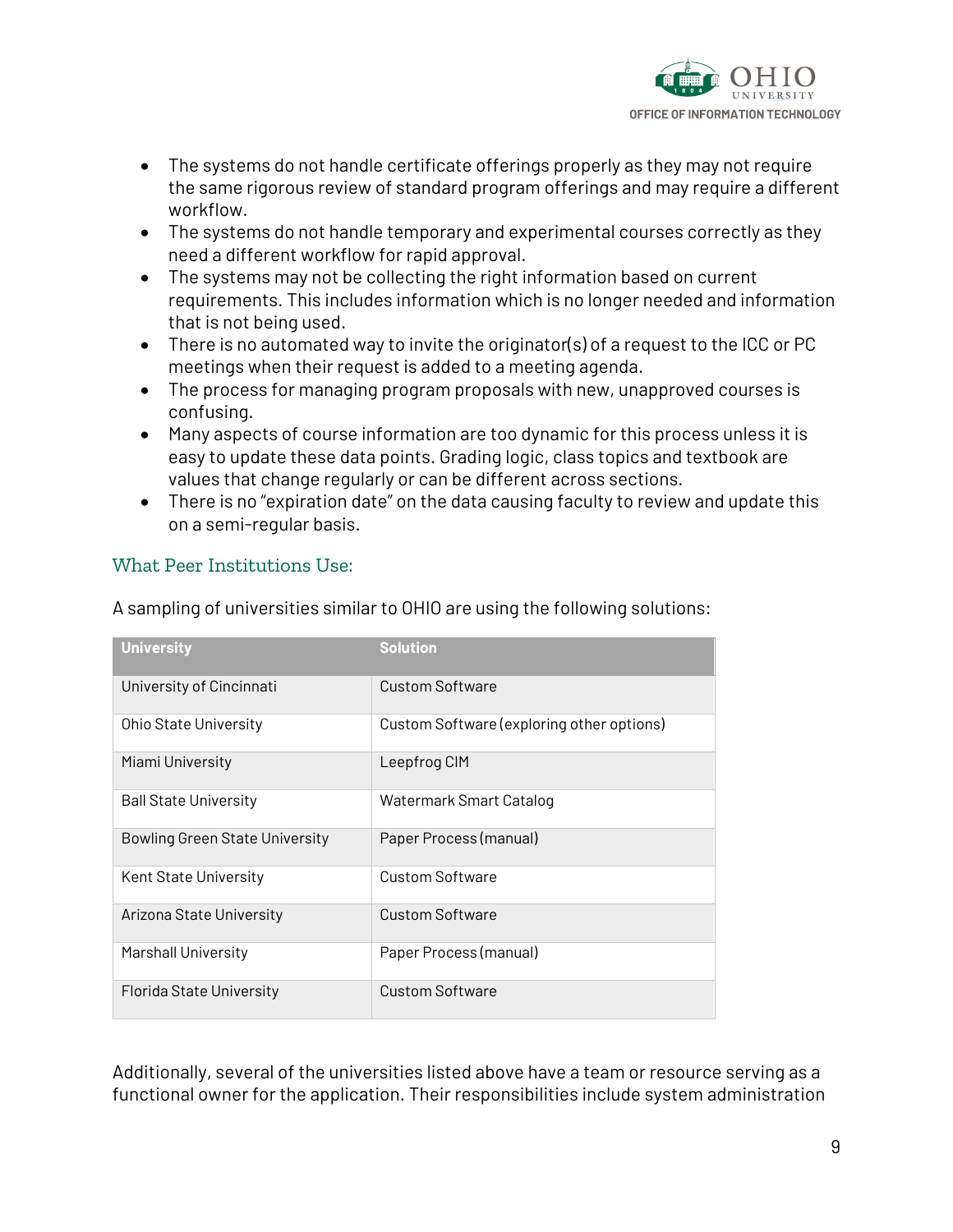

and being a liaison between the strategy owners (the curriculum council and provosts) and the technical owners (either IT or the vendor). In this capacity, they are the experts on the operation of the software, understand the strategy, prioritization and high-level goals, translate the business requirements into technical requirements, and understand the impact changes made to the system will have on its ability to meet the needs of the university.

## Budget Considerations

Consideration of the costs involved in replacing or repairing both OCEAN systems is described below. These are rough estimates based on the information currently known and may change as requirements are fully defined. A rough timeline for each option is also included for consideration. The intent here is to be able to evaluate the tradeoffs of each possible solution for initial cost, ongoing costs, and implementation time.

#### Purchased Software:

A cursory review of three leading software providers in the curriculum management space shows these systems are potentially capable of meeting the university's needs and may offer long-term benefits including integrations with other business solutions. The three products reviewed were Watermark SmartCatalog, DigArc Curriculog, and Leepfrog CourseLeaf. While a detailed fit-gap analysis was not performed and firm price quotes were not obtained at this stage, all of the systems appeared to meet OHIO's core needs and have a large number of the features currently not in OCEAN. These solutions are priced on a per-year subscription basis of approximately \$60,000 which includes initial implementation and setup from the vendor. However, some resource costs for implementation and testing will be incurred by OHIO, primarily from OIT and UCC members, estimated at \$20,000. Minimum contract lengths were not determined at this stage.

Finally, the cost of the software does not include ongoing operational costs for a resource to be the functional owner and system administrator of the application. This is likely at least 0.5 FTE, estimated at a cost of \$50,000 per year and is included here. Refer to the "Recommendations" section below for additional information.

Because the software is already developed, all the vendors indicated typical implementation timelines, including testing and training, ranging from 3-9 months. This also includes the time to customize the software, forms and workflows to OHIO's specific needs.

**Total Projected One-Time Costs:** \$20,000 **Total Projected Ongoing Costs:** \$60,000 / year **Total Projected Ongoing Resource/Operational Costs:** \$50,000 / year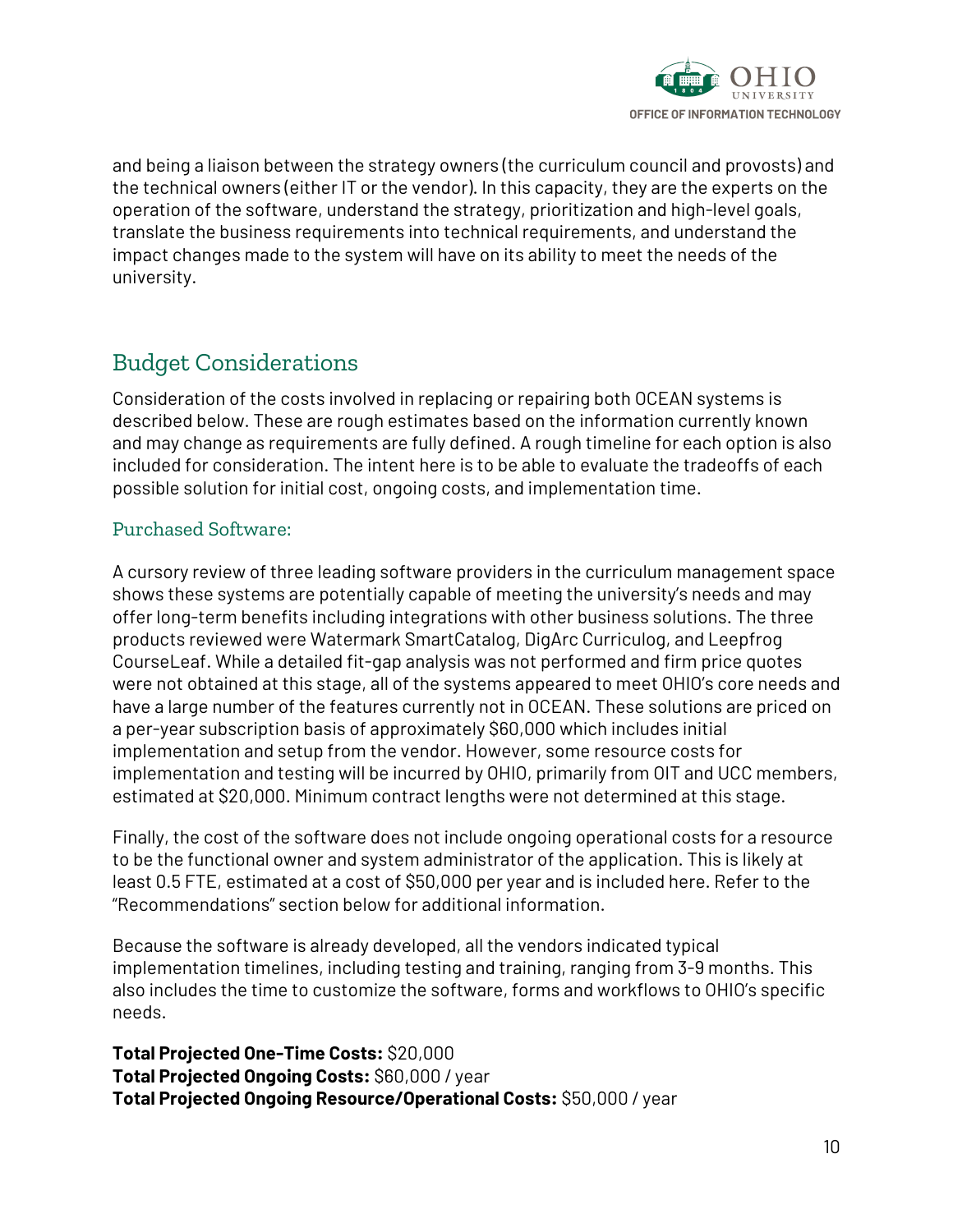

#### **Five-year Projected Total Cost:** \$570,000

#### Custom Software:

The software engineering team in OIT has reviewed the OCEAN Programs software and has estimated the effort to merge the Programs and Courses versions of OCEAN at \$64,500. This work only merges the systems and resolves most of the known architecture and system communications issues. Implementation of the bulk of the bug fixes and functionality deficits are roughly estimated at \$100,000. These one-time costs are in addition to ongoing annual support and maintenance costs by the software engineering team and others in OIT of approximately \$50,000 (based on the previous 3-year average effort plus anticipated resources costs for service level enhancements) and server and hosting costs of approximately \$6,500 per year. Finally, any yet-to-be-determined functionality enhancement would incur additional expenses with the cost being dependent on the scope of the change.

Again, the cost of the software development and maintenance does not include ongoing operational costs for a resource to be the functional owner and system administrator of the application, likely at least 0.5 FTE. As with the purchased software solution above, a cost of \$50,000 per year is included here. Refer to the "Recommendations" section below for additional information.

The initial development timeline to complete the merging of the systems and the additional functionality is approximately 12 months. In addition to this development timeline, a robust testing, training and implementation period of approximately 6-9 months would be needed, but the length of time would be dependent on availability of other stakeholders to participate in the process. In total, the timeline is expected to be approximately 18-21 months.

**Total Projected One-Time Costs:** \$164,500 **Total Projected Ongoing Costs:** \$6,500 / year **Total Projected Ongoing Resource/Operational Costs:** \$100,000 / year

#### **Five-year Projected Total Cost:** \$697,000

#### Outsourced Custom Software:

A third option exists to engage with an external software development vendor to build the custom software. While this may shorten the timeline for a custom solution estimated above, the increased expense likely makes this option unviable. However, if only a custom software solution will meet OHIO's needs, this option may be worth revisiting due to the shortened timelines and reduced opportunity cost.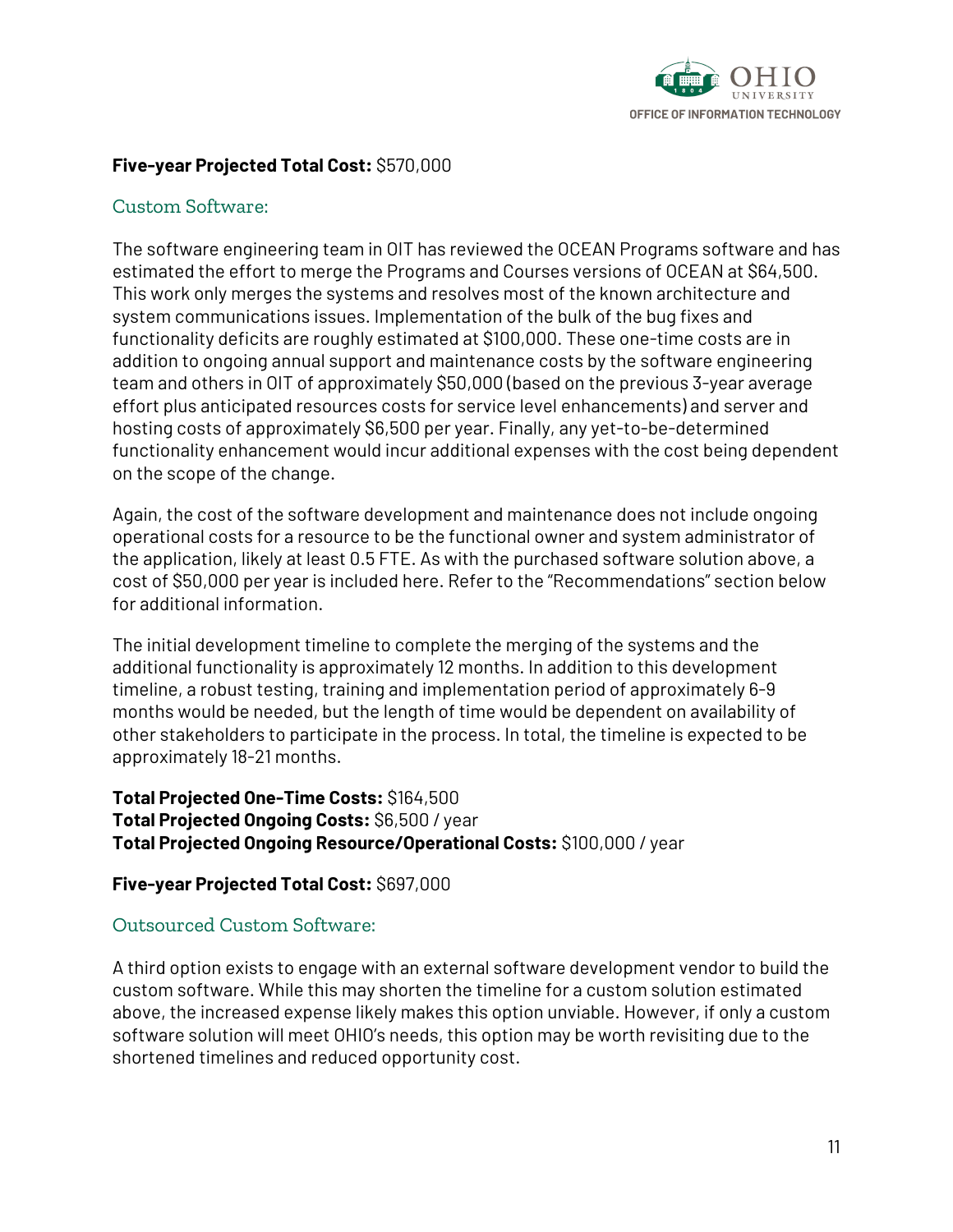

## Software Recommendations

When considering the current urgency to replace OCEAN and increase functionality to align with the university's needs, it is recommended OIT and UCC continue with an investigation into a purchased software solution. The 5-year cost of ownership is lower and the time to implement the solution is faster, making it an obvious choice *if* it meets OHIO's needs.

A full list of functional requirements will be needed for any solution and this can be used to determine if any purchased software will truly meet OHIO's needs or if custom software is the only solution. Using the information gathered for this report will speed up this process tremendously.

## Process Improvement Recommendations

Several areas for high-impact improvement were identified, both in terms of software functionality and process improvement. Many of the bullet points below address the most prevalent issues presented in the Findings.

- Remove the rigid timelines for proposals to be voted on in committees.
	- o Allow committee members to comment on, approve or reject proposals directly in the software. This would speed the approval process for standard or simple changes where there is no need for intensive review. Once a proposal receives a quorum of approvals, it is automatically moved to the next step in the process. This shortens the meetings for these committees. College of Fine Arts Dean Matthew Shaftel indicated this was implemented at Florida State University and it dramatically reduced approval times because the issue with meeting deadlines for scheduled committee meetings was effectively removed and proposals could be approved on a continual basis.
	- $\circ$  Allow for a default response of "approve" when no action is taken by a role in the workflow for a specified period of time. This encourages users to be more engaged in the process.
- Implement alternative workflows for certain types of proposals and changes.
	- $\circ$  Create a workflow for when minor changes (i.e. spelling, tense, etc.) are needed in a proposal that allows the originator to make these changes and immediately return the proposal to its previous step in the process. Currently these changes require the proposal to be returned, and then work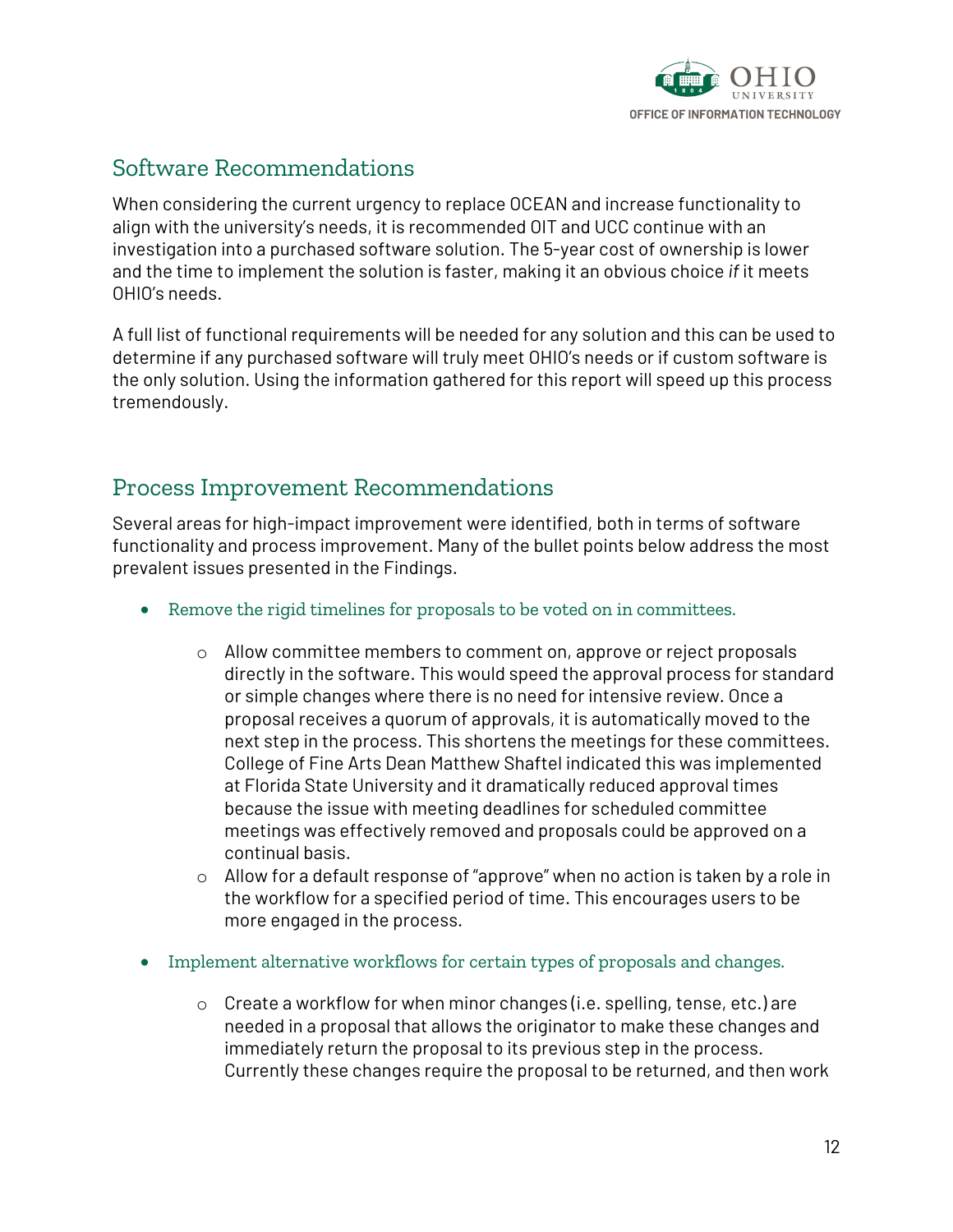

its way back through the original workflow which may involve multiple levels of re-approval for inconsequential changes.

- o Create sub-workflows for processes such as Graduate Council approval, OII review, etc.
- Improve the process of including other colleges and curriculum creators in proposals.
	- $\circ$  Define what "consultation" between colleges means and who has the final say in resolving course conflicts. ICC/UCC doesn't seem to want to be this voice, pushing the handling of this back to the colleges. This is acceptable but needs to be clearly documented that this is what is required, what impact a pending conflict has on a course or program being approved, and what "closure" of the conflict means. The current guidelines require consultation, not approval, from other colleges, so if another college objects, does it have any impact? Additionally, the system needs to document these conversations and subsequent resolutions.
	- o Develop process and functionality to facilitate coordination with the content experts. For example, OII for online courses and programs, Library for research courses, and Graduate College for graduate level work. Currently, these groups are often included late in the process requiring rework and causing delays.
- Improve training, functional management and support for the software and the approval process.
	- o Provide additional resources and time for training and support of the software and the curriculum process. Establish additional resources at the college or university level to serve as a central point of contact for such help. Utilizing grad students to facilitate the process may be an option.
	- o Increase training opportunities by:
		- Requesting Provost funding or course releases for software training for faculty serving on curriculum committees.
		- Provide workshops for bulk user training or implement a "train the trainers" methodology.
	- o Implement an "Academic Systems" team to serve as functional owners or product owners of the software and assure it is in alignment with the policies and needs of UCC and other stakeholders. This role would be 60% technical and 40% administrative in that they would:
		- Perform the daily operational tasks of the system.
		- Understand the strategy, vision, and larger process and scope of curriculum management at OHIO.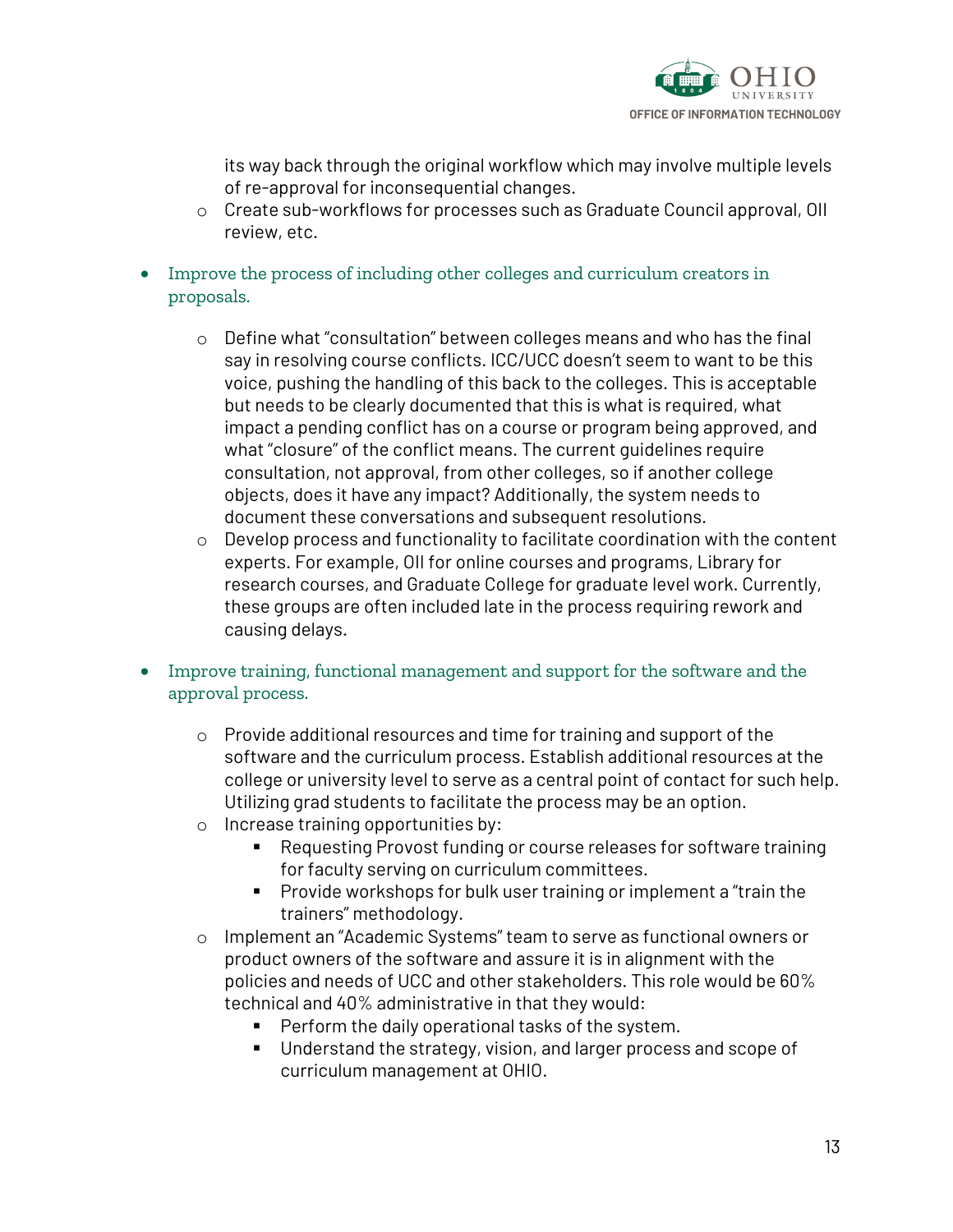

- Gather and translate user requirements into actionable requests for either OIT or a software vendor.
- Determines priority of changes and enhancements to the system.
- Understand how the software works and what impacts changes made will have to all aspects of the system and process.
- Understand the tightly-related nature of other applications the curriculum management software impacts and interacts with.

Where this position lives and reports to was not determined. Logical choices would be OIT, the Registrar's Office or the Provost's Office. Reporting though OIT would allow the service management team there to provide leadership in the practice of product ownership and supplement the service management approach.

It is estimated curriculum management would require at least 0.5 FTE to perform the duties above. Opportunities exist for this role / team to perform a similar function with other OIT software currently owned by units across the university.

- Improve visibility to processes which take place post-UCC approval
	- $\circ$  Add steps to the primary workflow for approval steps which take place after UCC approval. The current system stops there, but several, often timeconsuming processes must take place before a course or program can be offered to students. This includes Provost approval, Board of Trustees approval, HLC accreditation approval and State of Ohio approval. Process and functionality must be built to track these steps in the system and store dates and artifacts as needed.

#### • Improve the process for approvals of new programs with new courses

o Create process and functionality to better handle the approval of new programs which also include proposals for new courses. With the two current versions of OCEAN operating independently, there is no method to handle scenarios where a program is approved by UCC, but it contains new courses that have been sent back to the originator for further work. Since courses may be altered significantly when going back through the process or may never be approved, this leads to scenarios where the PG and UCC are potentially approving programs in a non-final state. Additionally, this causes confusion by downstream steps including HLC and State approvals because the courses to be submitted are not available. The system should recognize the status of all courses within a program and potentially create a new status indicating "Approved pending course approvals" and a method to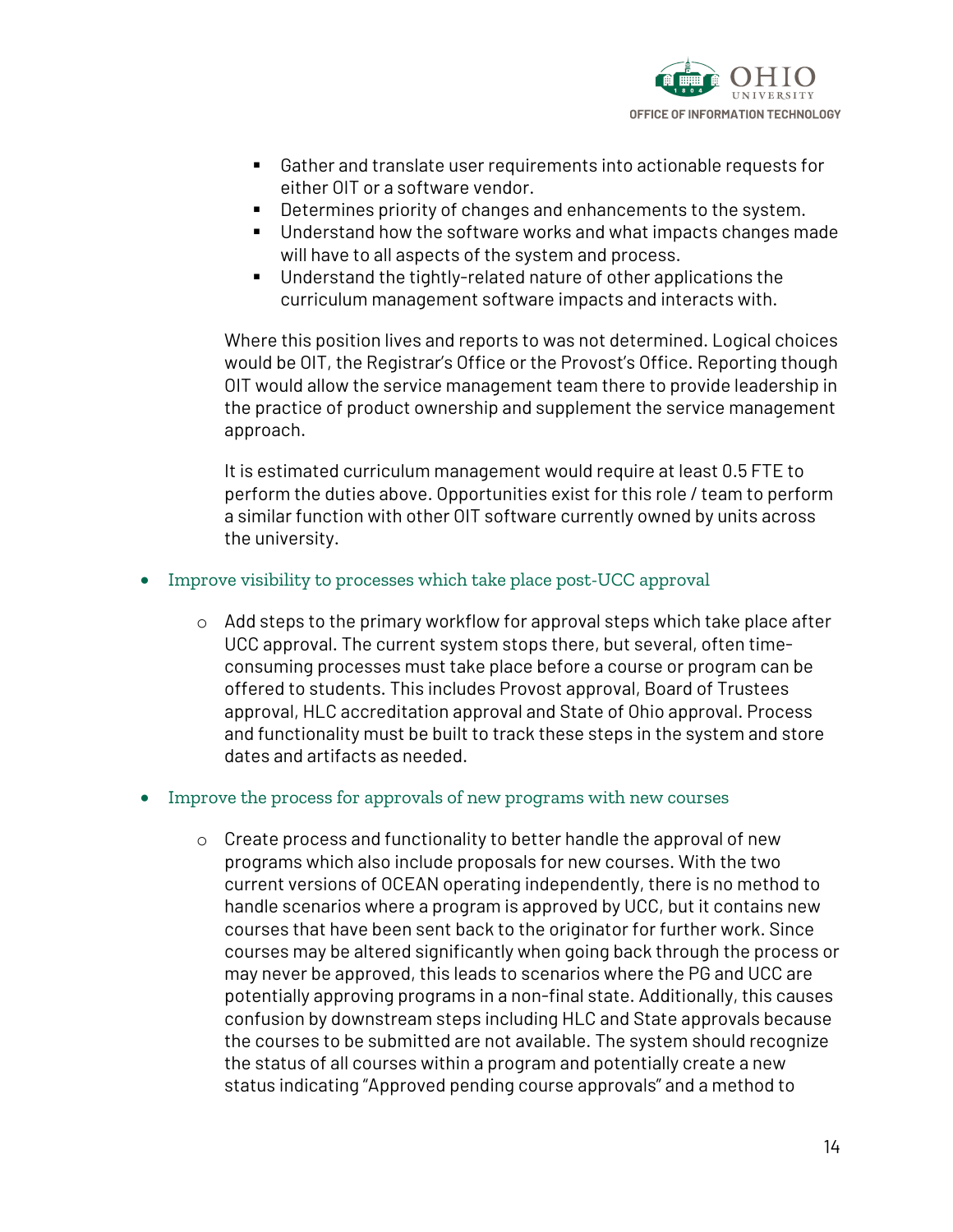

review these programs to handle cases when courses have changed significantly.

## Projected Timelines

Major Milestones:

- Information Gathering / Discovery: October 1, 2019 February 28, 2020
- Findings Report Generation: February 1, 2020 February 29, 2020
- Evaluation by the One OHIO Workstream: March 1, 2020 May 30, 2020
- Functional Requirements Documentation: June 1, 2020 June 30, 2020

#### For Purchased Software:

- RFP and Vendor Selection: July 1, 2020 August 30, 2020
- Implementation and Training: September 1, 2020 April 30, 2021
- Rollout: May 1, 2021

#### For Custom Software:

- Software Development: July 1, 2020 June 30, 2021
- Implementation and Training: July 1, 2021 December 31, 2021
- Rollout: January 1, 2022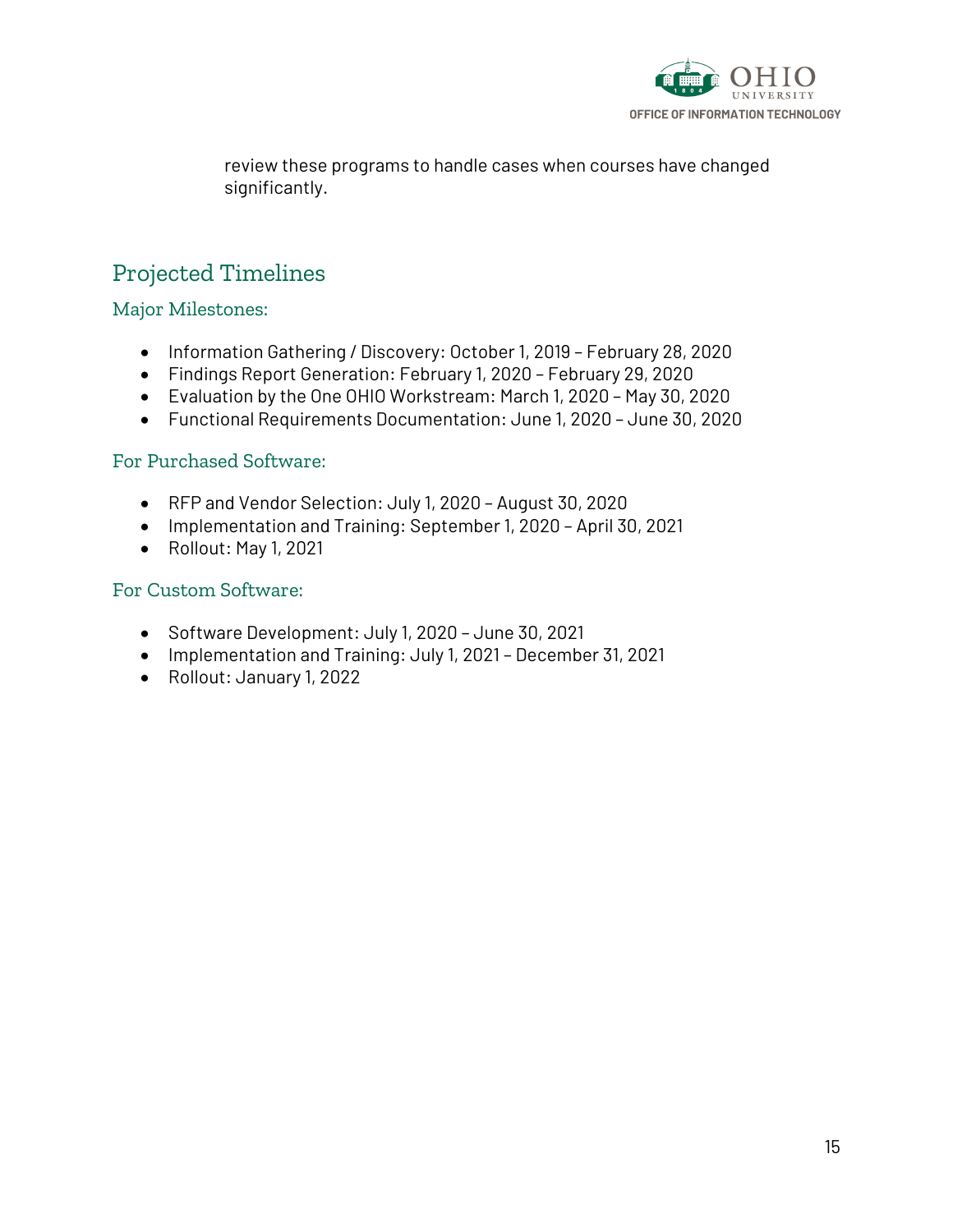

# Appendix A: Participants

The following faculty and staff members participated in the findings and research collected in this report:

| <b>Name</b>          | <b>Title</b>                                                                                    | <b>School / Department</b>                    |
|----------------------|-------------------------------------------------------------------------------------------------|-----------------------------------------------|
| Sara Helfrich        | UCC Chair; Co-Chair One OHIO<br>Course/Program Approval Process<br>Redesign Workstream          | College of Education                          |
| <b>Bob Bulow</b>     | Associate Registrar for Technology<br>and Communication                                         | Office of the Registrar                       |
| Angela Brock         | Administrative Services Associate                                                               | Office of the Provost                         |
| Cherise Olmo         | Associate Registrar for Operations                                                              | Office of the Registrar                       |
| Kristi Barnes        | Co-Chair One OHIO Course/Program<br>Approval Process Redesign<br>Workstream                     | RHE, Southern                                 |
| Sally Marinellie     | Individual Course Committee Co-Chair                                                            | College of Health Sciences and<br>Professions |
| Beth Quitslund       | Individual Course Committee Co-Chair                                                            | <b>College of Arts and Sciences</b>           |
| Connie Patterson     | Programs Committee Chair                                                                        | College of Education                          |
| Loralyn Taylor       | Associate Provost for Institutional<br>Research                                                 | Institutional Research                        |
| <b>Howard Dewald</b> | Associate Provost for Faculty and<br>Academic Planning                                          | Office of the Provost                         |
| Elizabeth Sayrs      | Dean, University College; Senior Vice<br>Provost for Undergrad Ed and Student<br><b>Success</b> | <b>University College</b>                     |
| Deborah Benton       | University Registrar                                                                            | Office of the Registrar                       |
| Kelly Broughton      | Former Programs Committee Chair                                                                 | Library                                       |
| Sarah Poggione       | College Curriculum Committee Chair                                                              | <b>College of Arts and Sciences</b>           |
| David Koonce         | Associate Dean for Graduate College;<br>Associate Vice President of Research                    | Graduate College                              |